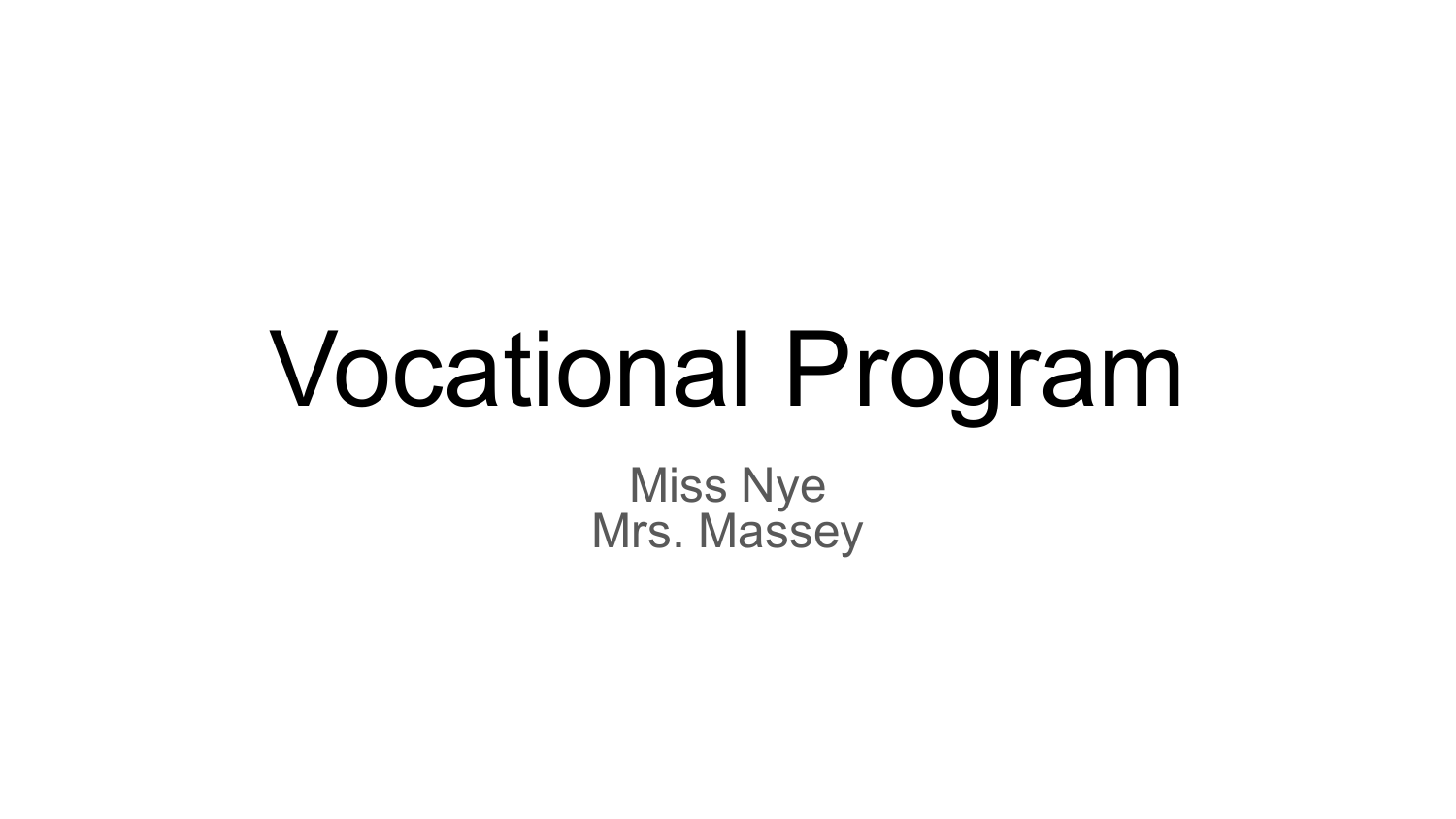## About Ms. Nye

- ❖ **Mercyhurst University** 
	- ➢ **Bachelors in Early Childhood Development and Education**
	- ➢ **Masters in Special Education**
	- ➢ **Transition to Work Endorsement**
- ❖ **Teaching Career** 
	- ➢ **2 years at The Lawrence Lower School**
	- ➢ **2 years at The Monarch Center for Autism**
	- ➢ **1 year at The STARS Program through the Geauga ESC**
	- ➢ **This is my third year at Solon High School**
- ❖ **Contact Information** 
	- ➢ **[meghannye@solonboe.org](mailto:meghannye@solonboe.org)**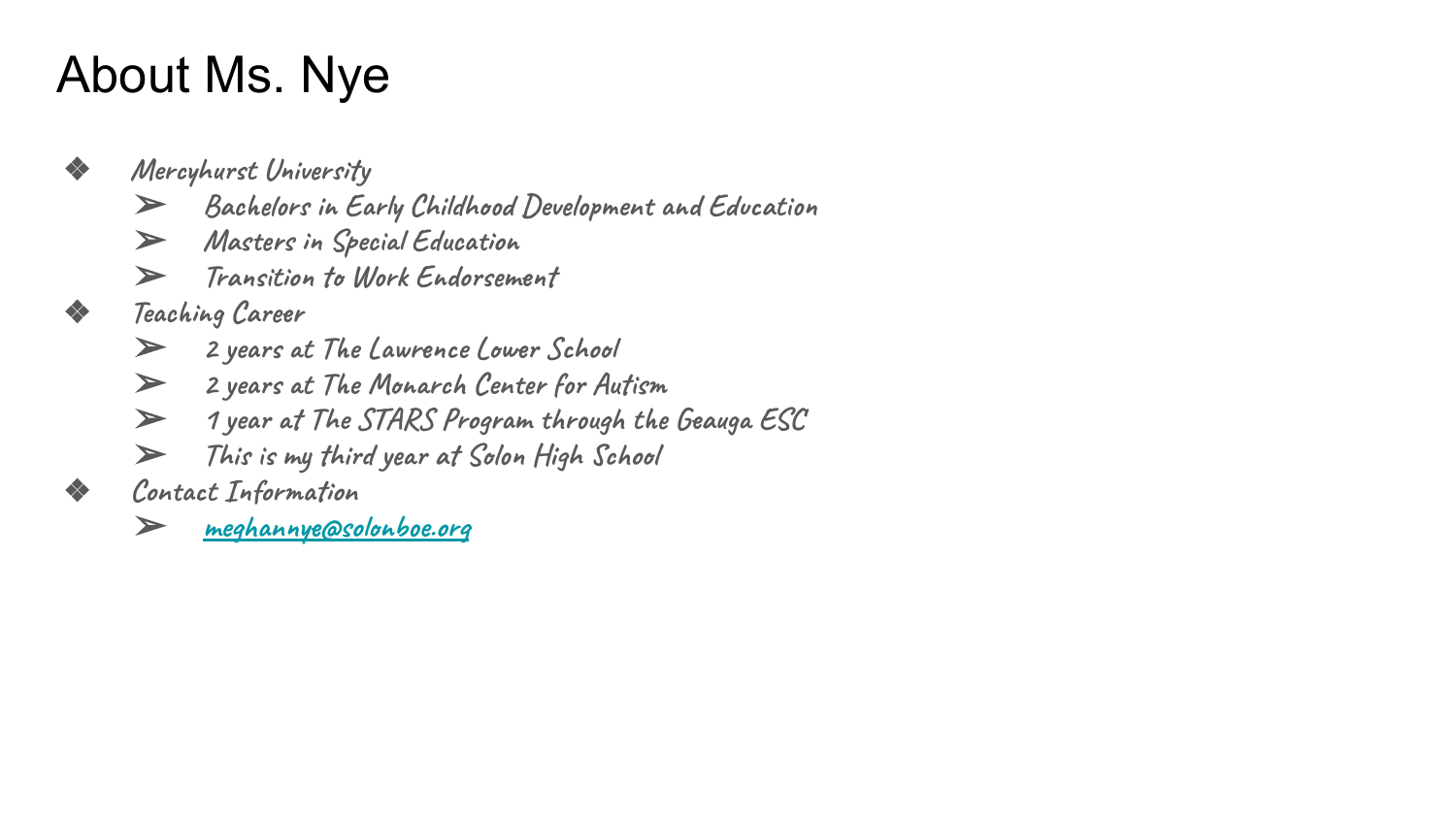## About Mrs. Massey

#### ❖ **University of Louisville**

- ➢ **Bachelors in Developmentally Handicapped and Elementary Education**
- ➢ **Masters in Special Education with a focus in Autism**

#### ❖ **Teaching career**

- ➢ **2 years Cleveland Municipal Schools**
- ➢ **10 years Madison Local Schools**
- ➢ **13 years Solon High School**

**Contact information: cherylmassey@solonboe.org**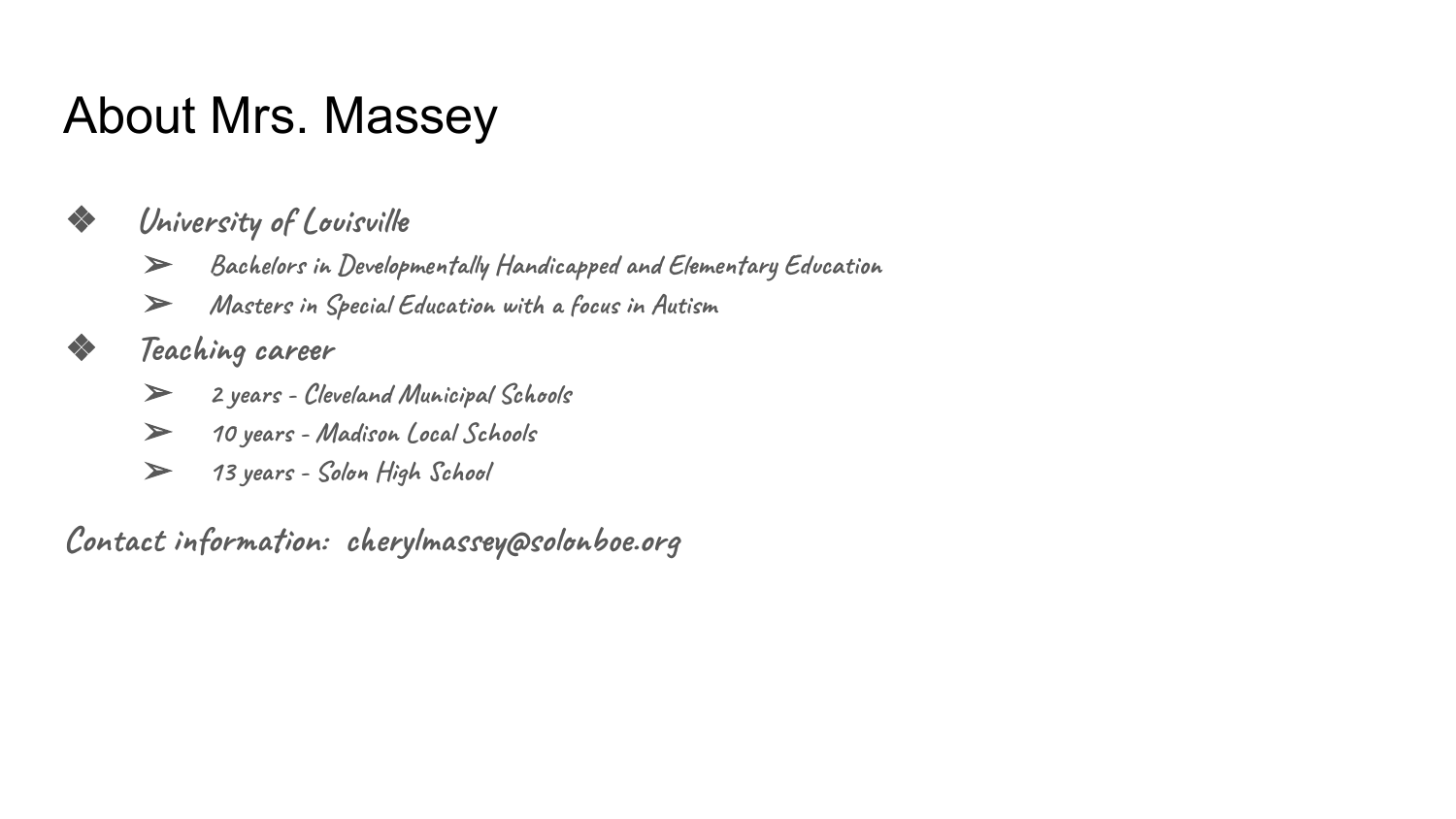# Solon Comets Vocational Program

To provide job training opportunities to students to prepare them for future competitive employment.

Providing students with:

- Hands on training within the local community
- Onsite training in the social, interpersonal and soft skills that employers seek
- Opportunities to work with and learn from experienced members of the workforce
- Productive and meaningful job training in authentic work settings
- Developing independence in the work setting
- Opportunities for career development and job exploration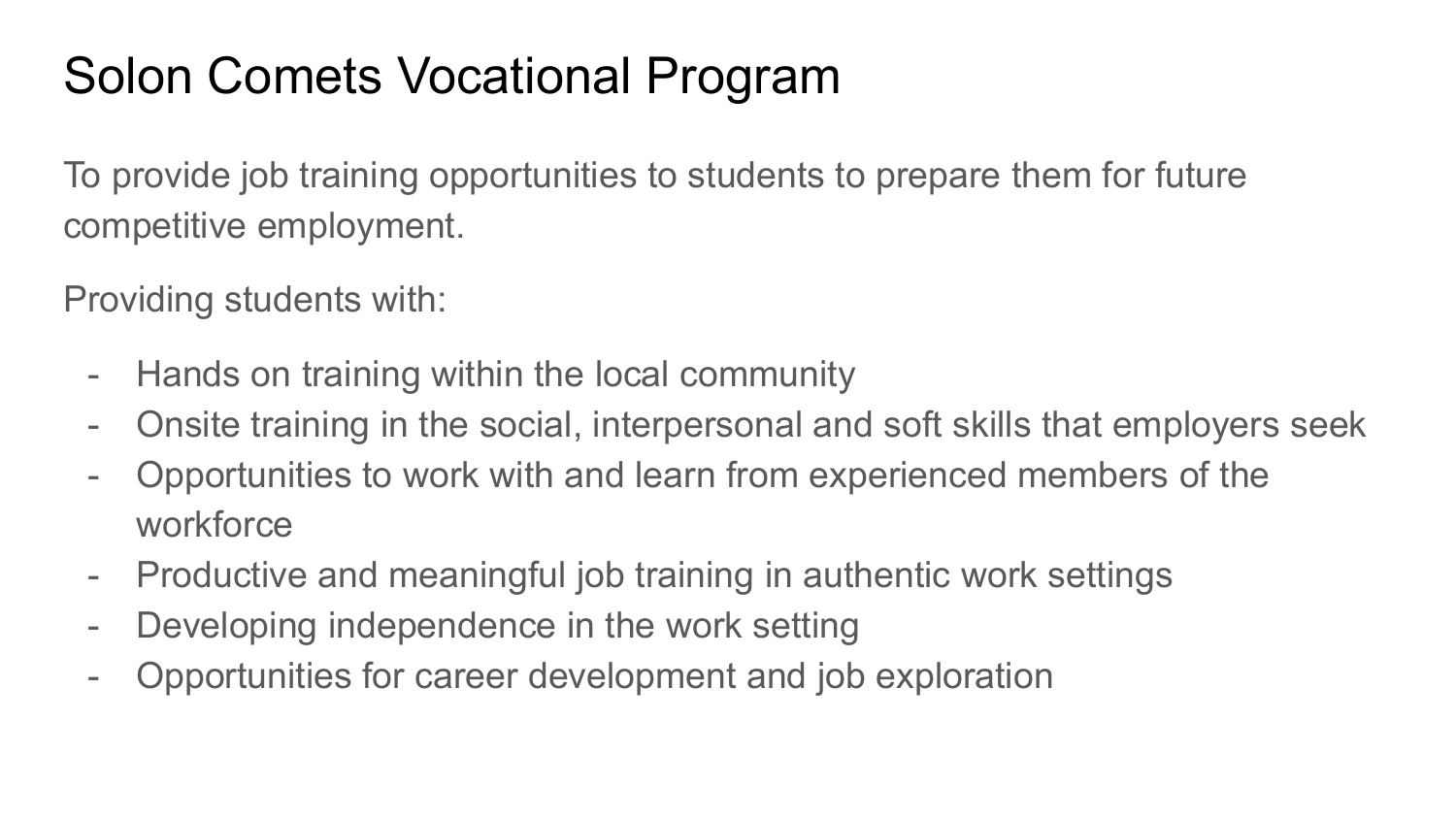#### Vocational Schedule

Monday and Tuesday: Sites 1 days

Wednesday: Employability Class

Thursday and Friday: Site 2 days

• Second Semester the job sites will change for students to gain more experiences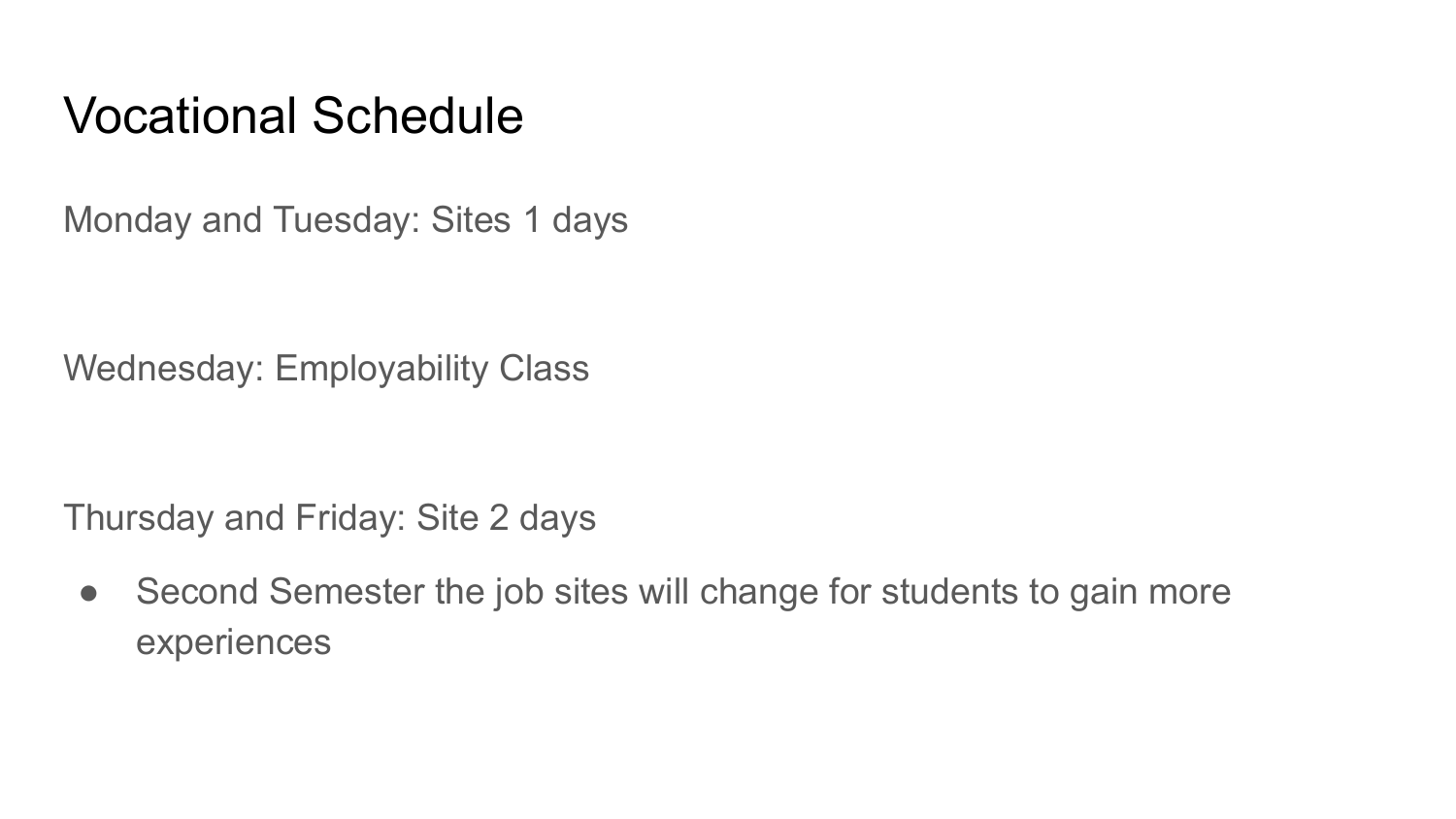#### Job Sites

 **Alesci's Church of the Resurrection** 

Roll House **Mazel** 

 **Old Navy TownePlace Suites**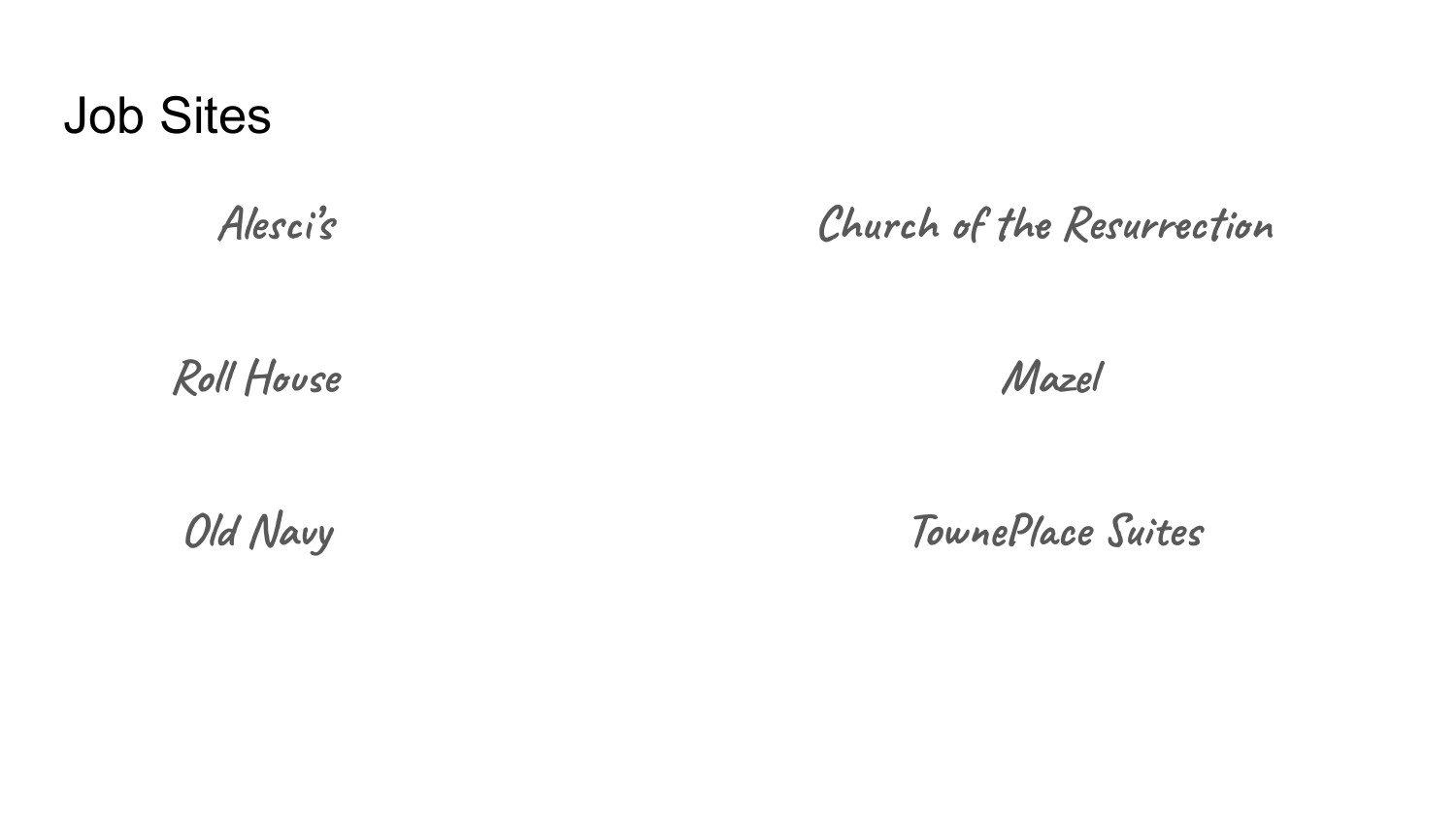## Employability Class

This class will be broken into three separate stations. The students will rotate through all three stations on Wednesdays.

Station 1- Employment Topics- resume, interviewing, soft vs. hard skills, etc.

Station 2- Life Management- cooking, making social plans, scheduling appointments, financial independence, etc.

Station 3- School Jobs- Spirit Store and Hunger Alliance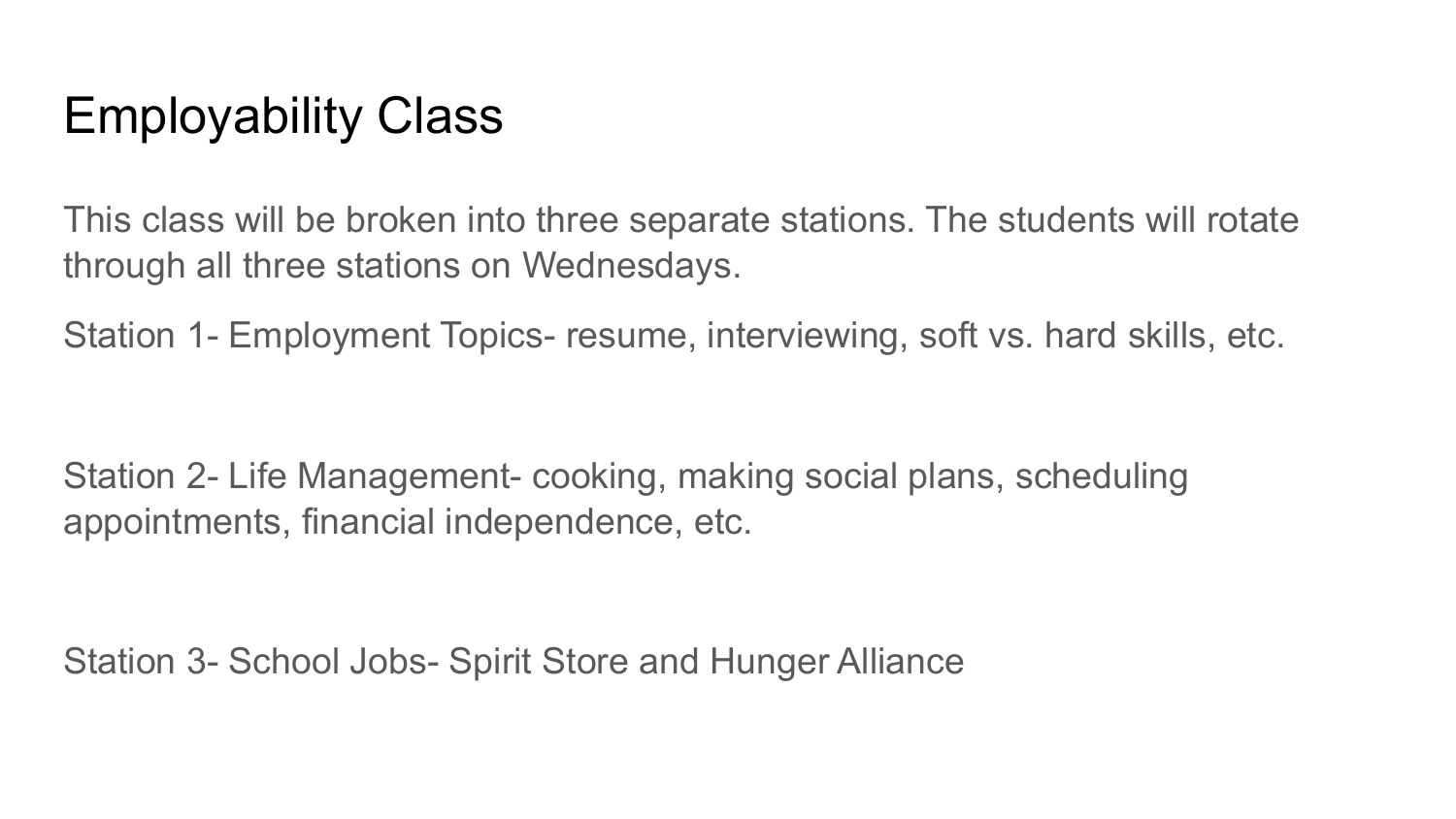### Dress for Success Bundle

Solon Comets Vocational Program and the Solon Spirit Store are partnering and going to offer a wonderful bundle for our vocational students! This "Dress for Success" bundle will include:

-A Solon Comets t-shirt

-A Solon polo (with SC embroidered on the left chest)

-A Solon drawstring bag

#### **For ONLY \$40 dollars!!**

All of these will be great to wear to any of the job sites that we have in our program. These items will remain at school and will be washed by the students each Wednesday.